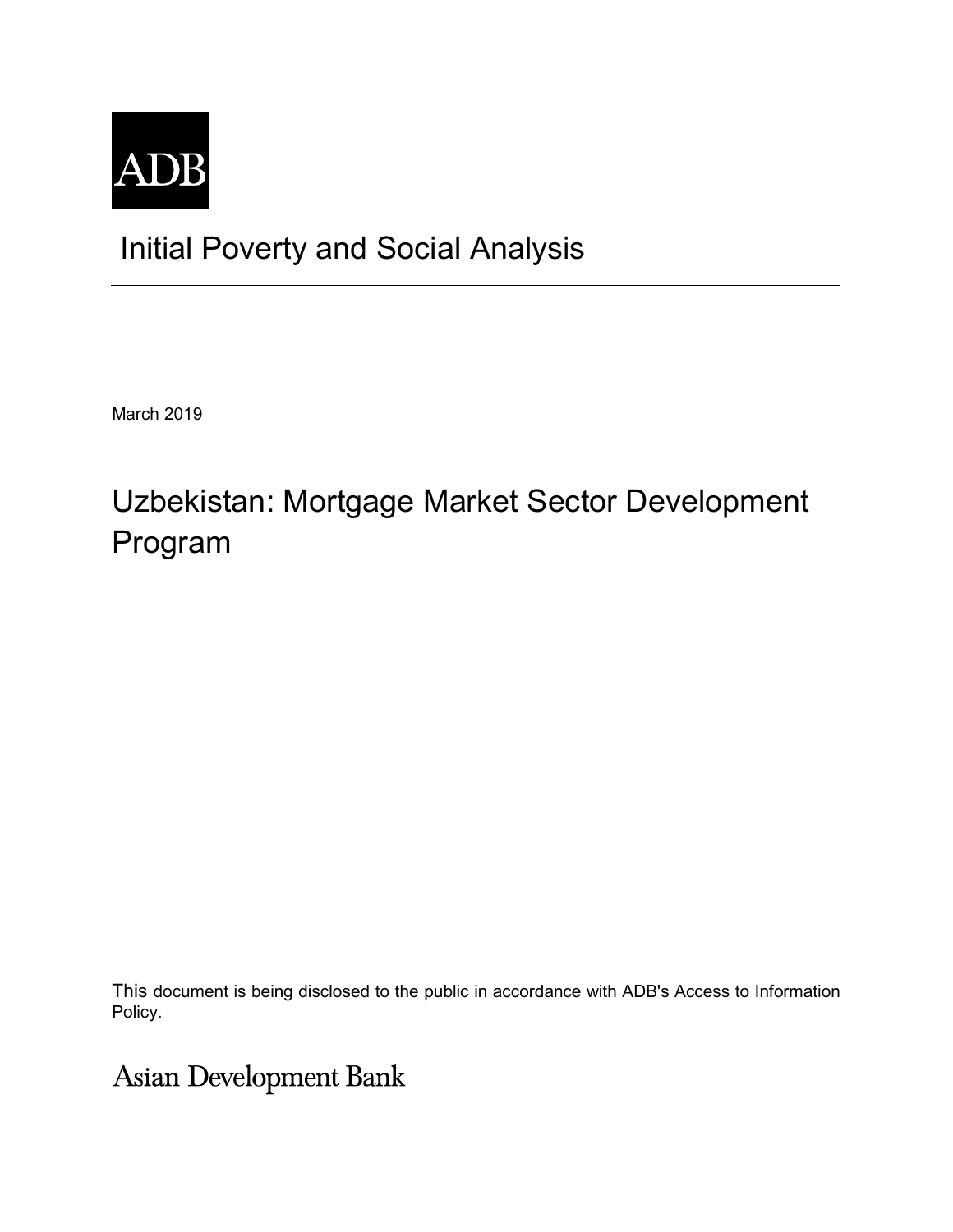## **CURRENCY EQUIVALENTS**

(as of 18 March 2019)

| Currency unit |  | Uzbek sum (SUM) |  |
|---------------|--|-----------------|--|
|---------------|--|-----------------|--|

| <b>SUM1.00</b> | = | \$0.0001169 |
|----------------|---|-------------|
| \$1.00         | = | SUM8,553.33 |

### **ABBREVIATIONS**

| ADB   | $\overline{\phantom{0}}$ | Asian Development Bank                  |
|-------|--------------------------|-----------------------------------------|
| CPS.  | $\overline{\phantom{m}}$ | country partnership strategy            |
| TA.   | $-$                      | technical assistance                    |
| UMRC. |                          | Uzbekistan Mortgage Refinancing Company |

## **NOTE**

In this report, "\$" refers to US dollars, unless otherwise stated.

In preparing any country program or strategy, financing any project, or by making any designation of or reference to a particular territory or geographic area in this document, the Asian Development Bank does not intend to make any judgments as to the legal or other status of any territory or area.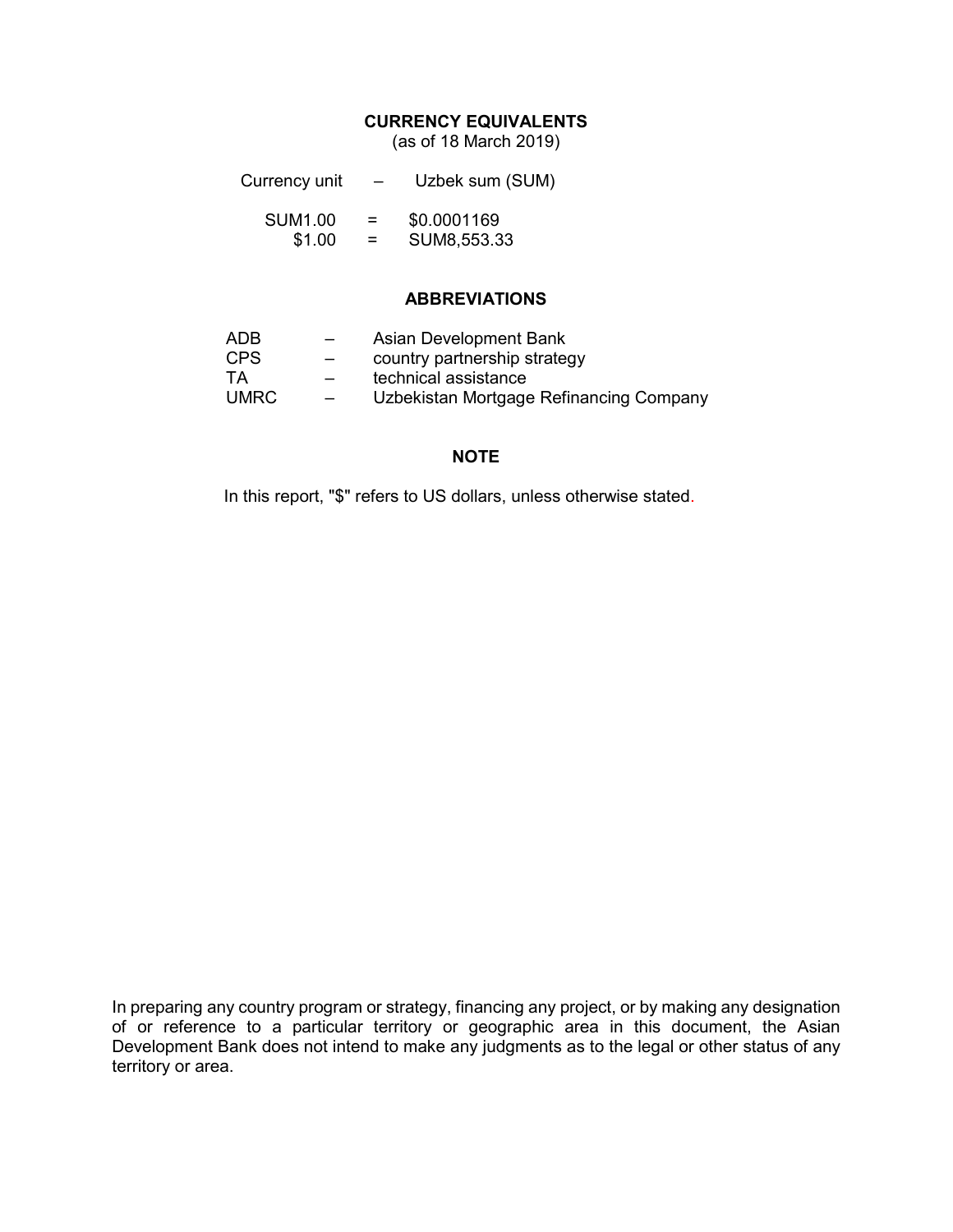## **INITIAL POVERTY AND SOCIAL ANALYSIS**

Lending/ Financing Modality:

| Uzbekistan         |
|--------------------|
| Sector Development |
| Program            |

Department/ Division:

Country: Uzbekistan Project Title: Mortgage Market Sector Development Program Central and West Asia Department/Public Management, Financial Sector and Trade Division

#### **I. POVERTY IMPACT AND SOCIAL DIMENSIONS**

#### **A. Links to the National Poverty Reduction Strategy and Country Partnership Strategy**

The proposed program supports the Government of Uzbekistan's development objective under the Strategy for Actions for 2017–2021, particularly priority areas #1 and #3. The strategy's five priority areas call for (i) improving the system of state and public construction; (ii) ensuring the rule of law and further reforming the judicial system; (iii) promoting economic development and liberalization; (iv) developing the social sphere; and (v) striving for security, inter-ethnic harmony, and religious tolerance as well as implementing a balanced, mutually beneficial, and constructive foreign policy.

The proposed program, to be structured as a sector development program, was incorporated in the lending program for 2018 of the Asian Development Bank (ADB) under the country operations business plan, 2018–2020 for Uzbekistan. Furthermore, ADB's country partnership strategy (CPS), 2012–2016<sup>a</sup> for Uzbekistan recognizes the current challenges to broad-based and inclusive economic development and the high levels of socioeconomic inequality. The private sector remains underdeveloped, as reflected in the housing segment, and its development is constrained by an underdeveloped finance sector and limited access to finance. The proposed program is consistent with the CPS support to inclusive economic growth by improving access to finance (one of the five priority areas of the CPS, 2012‒2016) and facilitating the development of the housing industry with a strong potential impact on the achievement of the government's social development objectives.

#### **B. Poverty Targeting**

 $\boxtimes$ General Intervention  $\Box$ Individual or Household (TI-H)  $\Box$ Geographic (TI-G) Non-Income MDGs (TI-M1, M2, etc.)

Inclusive design features will be incorporated in the program through the development of lending covenants for the proposed Uzbekistan Mortgage Refinancing Company (UMRC), which will include eligibility criteria for participating financial institutions (PFIs) and their onlending operations, and introduction of risk-sharing arrangements to help expand access to commercial mortgage finance. These will serve as incentives for PFIs to meet the lending needs of underserved market segments, backed by appropriate risk management tools and capacity, strict application by PFIs of prudential regulatory requirements, and appropriate supervision and compliance monitoring.

The intervention will also introduce policy reforms of the existing housing subsidy programs as well as the legal and regulatory framework for housing finance in the country. These efforts are expected to contribute to the provision of more targeted—pro-poor—housing assistance initiatives that benefit low- and middle-income borrowers.

#### **C. Poverty and Social Analysis**

- 1. **Key issues and potential beneficiaries.** Key sector issues include constrained access to affordable housing and a disproportionate financial burden on lower- and middle-income households, the emerging issue of substandard living conditions affecting both urban and rural populations, and the high cost of housing finance (both on the demand and supply side). The program will seek to strengthen the weakest links in the housing ecosystem to support the broad-based development of the market, which will benefit underbanked households as well as market participants such as financial institutions, construction developers, and individual housing developers that are currently driving housing production in Uzbekistan. The program will improve lending conditions in the housing industry with a focus on market growth and stability, and support policy actions to strengthen an enabling policy, legal, and regulatory environment.
- 2. **Impact channels and expected systemic changes.** The program will tackle key market constraints such as the unavailability and/or the high cost of long-term financing for financial institutions, which makes borrowing very difficult for both individual borrowers and housing developers. Other constraints are the limited scope for de-risking housing finance and the absence of lending products adjusted to different borrower risk profiles, which led to credit rationing based on the equity participation of borrowers (thereby excluding lower-income and lower middle-income households from access to credit). The program intervention will serve to lower borrowing costs and incentivize PFIs to lend to underserved market segments (both on the demand and supply side)—further enabling market growth and improving access to affordable housing as supply begins to meet demand.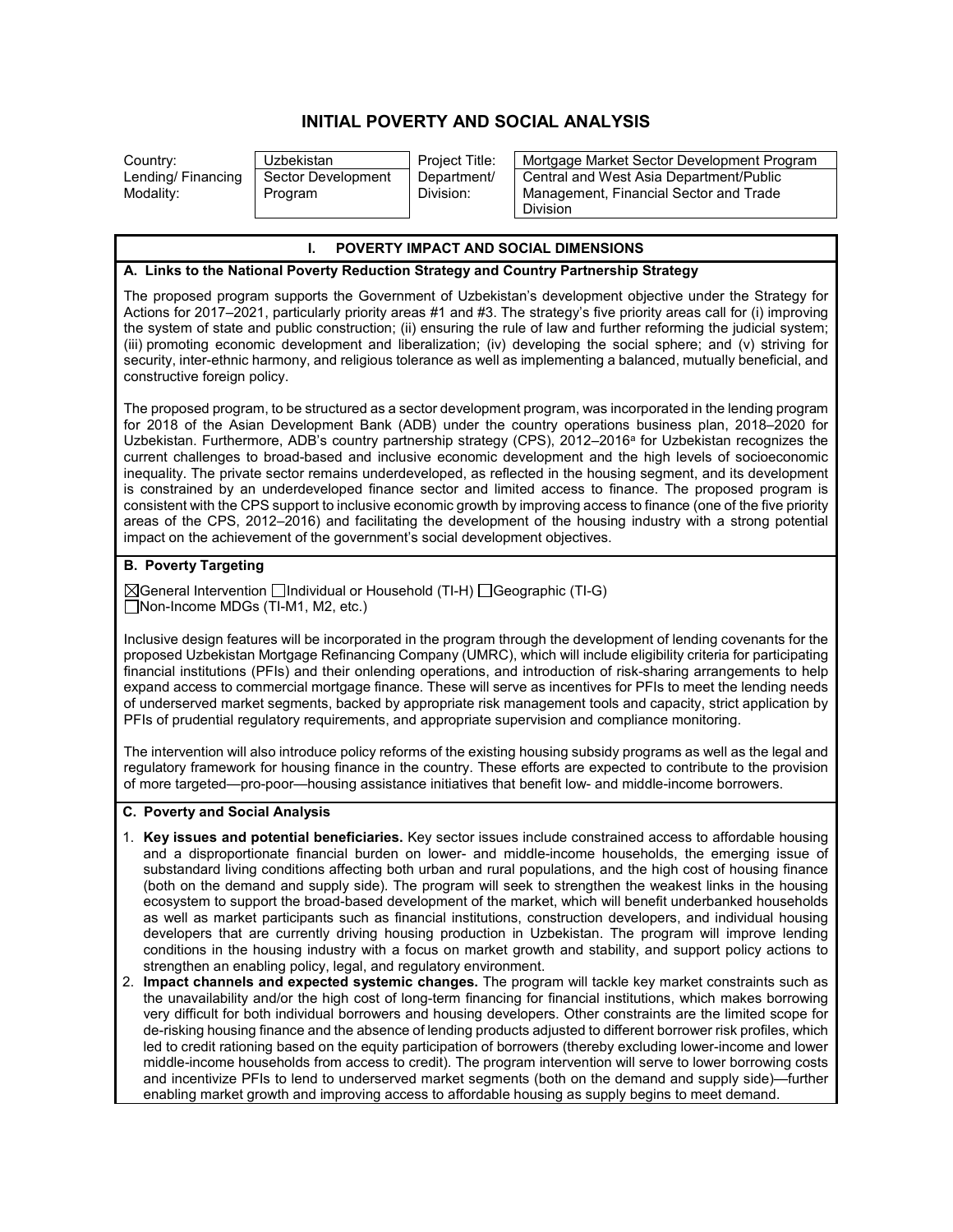| 3. Focus of (and resources allocated to) transaction technical assistance or due diligence. Initial ADB           |
|-------------------------------------------------------------------------------------------------------------------|
| technical assistance (TA) support produced a study of housing subsidies and a review of demand and supply         |
| issues and identified housing affordability thresholds. In addition, the TA consultants will conduct wide-ranging |
| consultations with lending institutions, households, and other key stakeholders, to gain a granular understanding |
| of issues related to access to credit.                                                                            |

4. **Specific analysis for policy-based lending.** By enhancing the availability of credit and optimizing its cost, it is expected that private sector investment in housing will increase, which will generate jobs for skilled and unskilled labor, and improve housing affordability as market prices stabilize. Short- to medium-term transmission channels will be progressive expansions of the mortgage finance market, which will benefit underserved market segments. The intervention will have a broad impact on inclusive growth, and an indirect impact on poverty reduction.

| Н.<br><b>GENDER AND DEVELOPMENT</b>                                                                                                                                                                                                                                                                                                                                                                                                                                                                                                                                                                                                                                                                                                                                                                                                                                                                                                                                                                                                                                 |
|---------------------------------------------------------------------------------------------------------------------------------------------------------------------------------------------------------------------------------------------------------------------------------------------------------------------------------------------------------------------------------------------------------------------------------------------------------------------------------------------------------------------------------------------------------------------------------------------------------------------------------------------------------------------------------------------------------------------------------------------------------------------------------------------------------------------------------------------------------------------------------------------------------------------------------------------------------------------------------------------------------------------------------------------------------------------|
| 1. What are the key gender issues in the sector/subsector that are likely to be relevant to this program? – Gender<br>differences in the impact of poor access or quality of housing and basic services lead to exacerbation of other<br>dimensions of poverty (e.g., disproportionate impact on women's productivity and earnings potential). This is<br>compounded by a lack of gender perspective on human settlement and infrastructure planning, which has long-<br>lasting implications for women's economic opportunities and empowerment. Any potential gender differences in<br>access to formal housing credit also need to be studied.                                                                                                                                                                                                                                                                                                                                                                                                                   |
| 2. Does the proposed project or program have the potential to make a contribution to the promotion of gender<br>equity and/or empowerment of women by providing women's access to and use of opportunities, services,<br>resources, assets, and participation in decision making?<br>$\Box$ No Please explain.<br>$\boxtimes$ Yes                                                                                                                                                                                                                                                                                                                                                                                                                                                                                                                                                                                                                                                                                                                                   |
| Gender analysis will be conducted as part of the poverty and social analysis under the program's due diligence.<br>Gender actions will be incorporated in the design and implementation of the program and reflected in a gender<br>action plan. The gender action plan will include streamlining of gender dimensions in policy actions pursued<br>under the program.                                                                                                                                                                                                                                                                                                                                                                                                                                                                                                                                                                                                                                                                                              |
| 3. Could the proposed project have an adverse impact on women and/or girls or widen gender inequality?<br>l l Yes<br>$\boxtimes$ No                                                                                                                                                                                                                                                                                                                                                                                                                                                                                                                                                                                                                                                                                                                                                                                                                                                                                                                                 |
| 4. Indicate the intended gender mainstreaming category:<br>$\Box$ GEN (gender equity)<br>$\Box$ EGM (effective gender mainstreaming)<br>$\boxtimes$ SGE (some gender elements)<br>$\Box$ NGE (no gender elements)                                                                                                                                                                                                                                                                                                                                                                                                                                                                                                                                                                                                                                                                                                                                                                                                                                                   |
| PARTICIPATION AND EMPOWERMENT<br>Ш.                                                                                                                                                                                                                                                                                                                                                                                                                                                                                                                                                                                                                                                                                                                                                                                                                                                                                                                                                                                                                                 |
| 1. Who are the main stakeholders of the project, including beneficiaries and negatively affected people?<br>Identify how they will participate in the project design. Key stakeholders of the program are urban and rural<br>residents, market participants (financial institutions, construction and small-scale housing developers), and the<br>government (both national entities and local government). Supply- and demand-side analysis of the housing<br>finance market was conducted by the small-scale TA consultants. The report identified the need to reform the<br>current state housing finance subsidy programs.                                                                                                                                                                                                                                                                                                                                                                                                                                      |
| 2. How can the project contribute (in a systemic way) to engaging and empowering stakeholders and<br>beneficiaries, particularly, the poor, vulnerable and excluded groups? What issues in the project design<br>require participation of the poor and excluded? The contribution of stakeholders and beneficiaries will be<br>critical to identifying housing affordability thresholds and market needs. Underserved market segments will be<br>represented in stakeholder consultations to ensure effective targeting of the program's intervention and policy<br>actions to improve the housing ecosystem.                                                                                                                                                                                                                                                                                                                                                                                                                                                       |
| 3. What are the key, active, and relevant civil society organizations in the project area? What is the level of civil<br>society organization participation in the project design?<br>$\boxtimes$ Information generation and sharing (M) $\boxtimes$ Consultation (M) $\Box$ Collaboration (N) $\Box$ Partnership (N)                                                                                                                                                                                                                                                                                                                                                                                                                                                                                                                                                                                                                                                                                                                                               |
| Civil society organizations will be identified during preparation of the program, with the objective of deepening<br>granular understanding of housing market deficiencies and needs of underserved segments.<br>4. Are there issues during project design for which participation of the poor and excluded is important? What are<br>they and how shall they be addressed? $\Box$ Yes<br>$\boxtimes$ No Please explain.<br>Inclusive development of the formal housing industry will be pursued through the introduction of lending<br>covenants for the proposed UMRC, recommendations for rationalization of government subsidies, and other<br>policy developments for broad-based market development supported under the sector development program.<br>The program will not address the micro-lending needs of poor households, given its focus on the role of the<br>financial services industry in growing the housing market, but will strive to support pro-poor reforms to the<br>enabling environment as part of the policy-based lending intervention. |

|                                                                                | IV. SOCIAL SAFEGUARDS |
|--------------------------------------------------------------------------------|-----------------------|
| A. Involuntary Resettlement Category $\Box A$ $\Box B$ $\Box C$ $\boxtimes$ FI |                       |